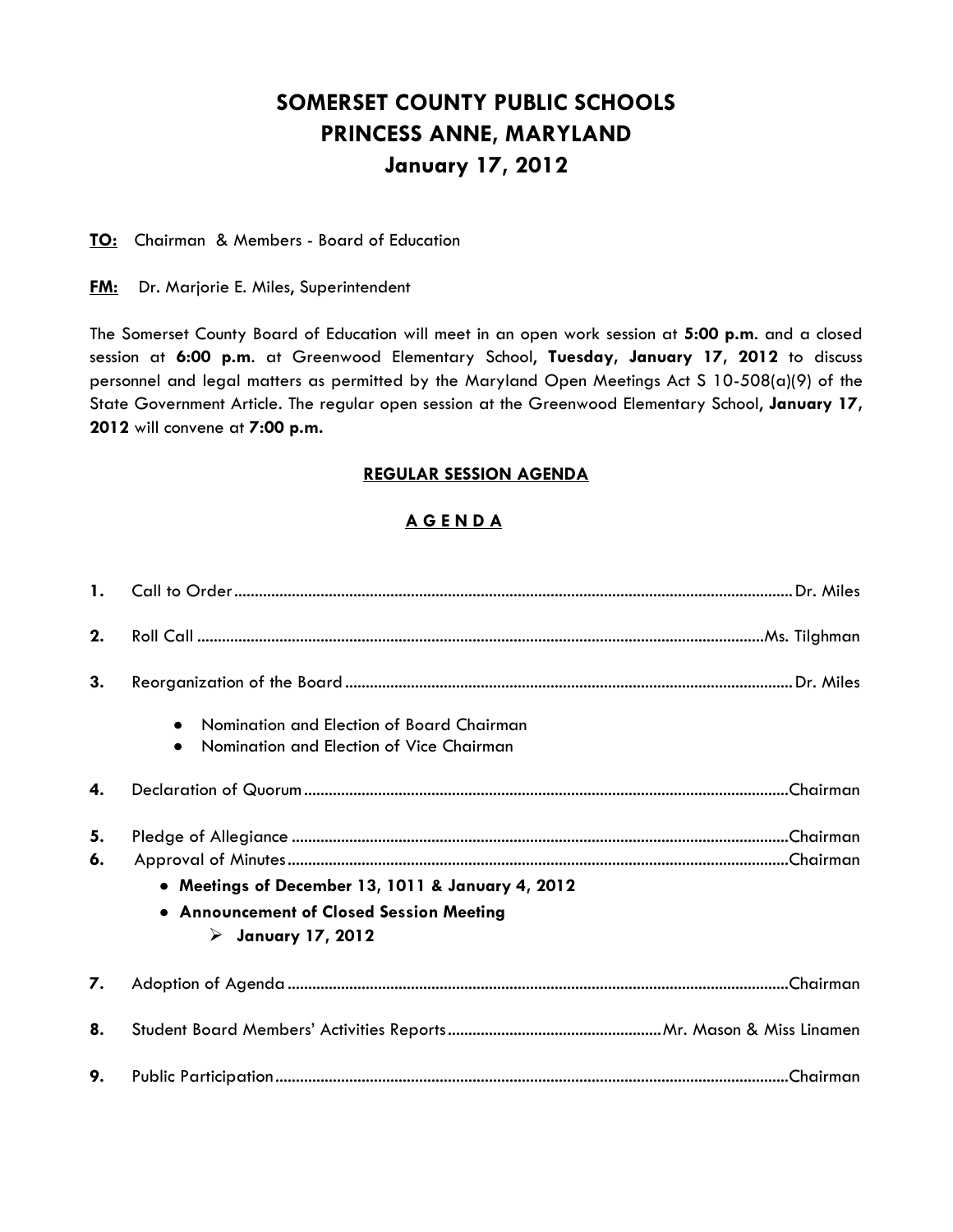| 10. | Public Schools' Christmas Card Artist                                                                   |  |  |  |  |
|-----|---------------------------------------------------------------------------------------------------------|--|--|--|--|
| 11. | Director of the Business, Economic, and Community Outreach Network (BEACON)                             |  |  |  |  |
| 12. | <b>OLD BUSINESS</b>                                                                                     |  |  |  |  |
|     | A. Facilities and Transportation                                                                        |  |  |  |  |
|     | (See Tab 12-A1)                                                                                         |  |  |  |  |
|     | <b>B. Human Resources</b>                                                                               |  |  |  |  |
|     | <b>Learning Support Coordinator</b><br>Data Design Specialist (Revised)<br>$\bullet$<br>(See Tab 12-B1) |  |  |  |  |
|     | C. Policies                                                                                             |  |  |  |  |
|     | (See Tab 12-C1)                                                                                         |  |  |  |  |
|     | Attendance Eligibility/Pupil Assignment<br>(See Tab 12-C2)                                              |  |  |  |  |
|     | (See Tab 12-C3)                                                                                         |  |  |  |  |
| 13. | <b>NEW BUSINESS</b>                                                                                     |  |  |  |  |
|     | A. Finance                                                                                              |  |  |  |  |
|     | (See Tab 13-A1)                                                                                         |  |  |  |  |
|     | (See Tab 13-A2)                                                                                         |  |  |  |  |